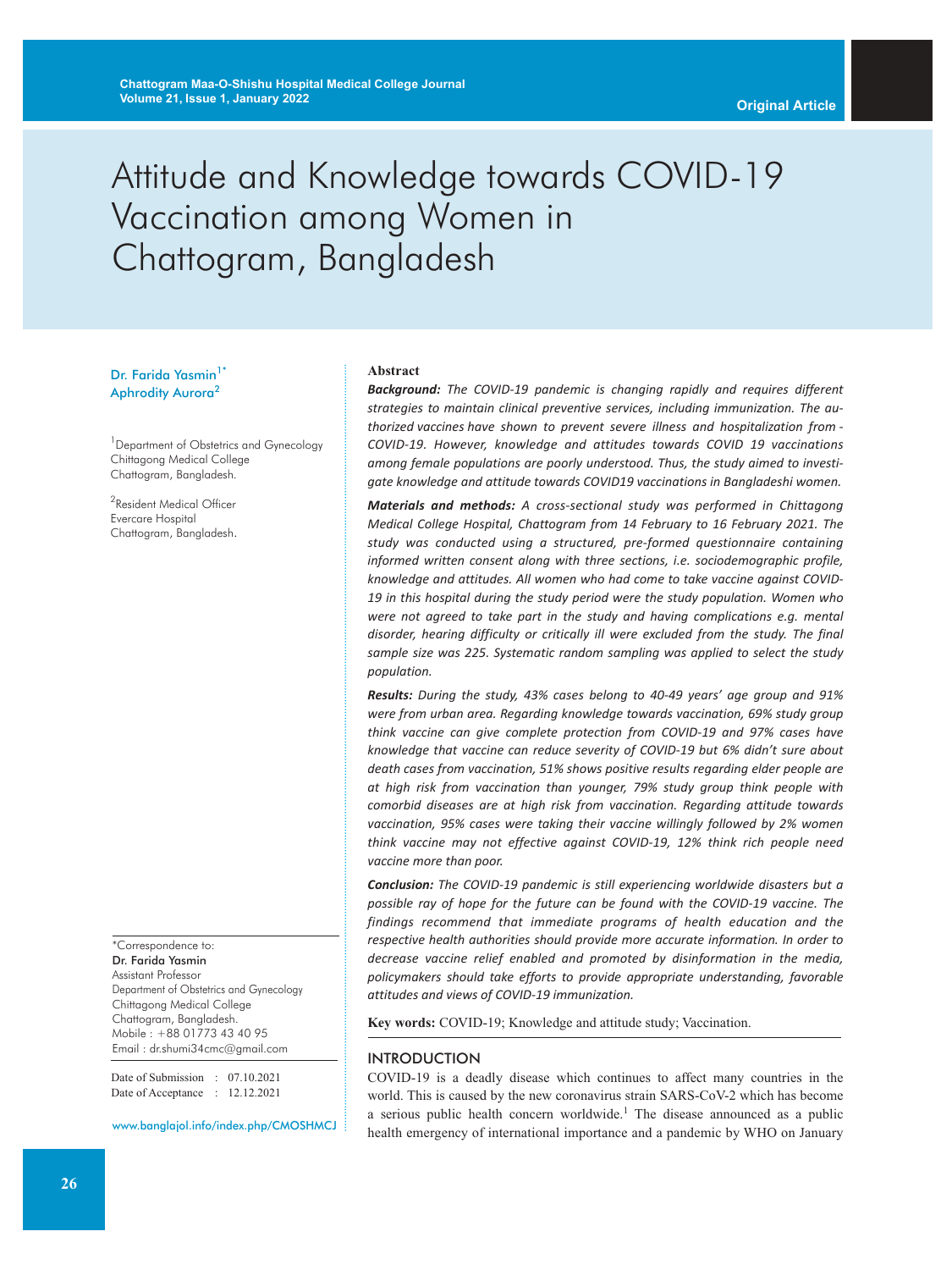30, 2020 and 11 march, 2020 respectively. <sup>2</sup> The first COVID-19 case in Bangladesh was reported on 8 March 2020<sup>2</sup>. Since then, the numbers of new cases have been rising rapidly in the country. As of 6 February 2021, the country has recorded 537465 positive cases of COVID-19 and 8182 deaths domestically. 3

As SARS CoV 2 is highly infectious virus that impacts communities around the globe, vaccines are the most significant measure of public health and the most effective approach for protecting the population against COVID-19. The competitive effort for the discovery and development of COVID-19 vaccines against the spread and disastrous consequences of the illness is ongoing with the creation of new, more effective vaccinations as the pandemic passes.<sup>4-5</sup> The distribution of vaccines is in the process and the acceptance of COVID-19 immunizations by the community must be investigated. 6

With the distribution of vaccines underway, it is very important to examine community acceptance of COVID-19 vaccinations. 4 Bangladesh authorities agreed to use the Covishield vaccine from India on 27 January 2021. <sup>5</sup> A nurse, named Runu, was the first COVID-19 vaccine receiver.<sup>7</sup>

However, there is a large debate among the general people of Bangladesh over COVID-19 vaccines. A worldwide COVID-19 research showed that 48% of the study population had misunderstandings with the COVID-19 vaccines and were doubtful about their vaccination. 8

There is also a great controversy about COVID-19 vaccinations among the female population of Bangladesh. A Chinese study found that only just over half of their participants (54%) said that they intended to have the vaccination<sup>9</sup>. These relatively low proportions of people willing to have the vaccine are potentially worrying, since although the most effective measure of controlling the spread of the virus is to protect oneself from being exposed to COVID-19, it is also necessary to vaccinate the vulnerable group of people as soon as possible.<sup>10</sup> While there is some early data to suggest safety and efficacy of the approved vaccines, long term efficacy and any long-term side effects are largely unknown. Understandably, the acceptance of the new vaccine remains uncertain by both, healthcare experts and the public at large. In addition, a strong anti-vaccine movement, with multiple pseudoscientific conspiracy theories have flooded the media reports. It is for these reasons that vaccine hesitancy may become an important challenge in the immunization campaign against COVID-19.<sup>11</sup>

In order to implement the most effective vaccination strategy in Bangladesh, we need to know the knowledge and attitudes of Bangladeshi women about COVID-19 vaccinations. In such a scenario, people's knowledge, attitudes towards COVID-19 are crucial for Government and policy makers to address all barriers to vaccine distribution.

Based on the hospital record vaccination was started in this hospital from 07 February 2021 and total 2,086 women had taken vaccine from 14 February 2021 to 16 February 2021. Considering inclusion and exclusion criteria total 225 women were enrolled with response rate of 100%.

In this study our main goal is to evaluate the attitude and knowledge towards COVID-19 vaccination among women in Chattogram, Bangladesh.

#### MATERIALS AND METHODS

A cross-sectional study was performed in Chittagong Medical College Hospital, Chattogram from 14 February 2021 to 16 February 2021. Our study population was the women who had come to take vaccine from 14 to 16 February 2021. Total 5,231 people were taken vaccine during the study period, among them 2,086 were female.

The study was conducted using a structured and pre-formed questionnaire containing informed written consent along with three sections, i.e., sociodemographic profile, knowledge and attitudes. Women who were not agreed to take part in the study and having complications e.g. mental disorder, hearing difficulty or critically ill were excluded from the study. The final sample size was 225. Systematic random sampling was applied to select the study population. The information gathered through face-to-face interview techniques using a structured and pretested questionnaire, by taking all the necessary safety precautions of the outbreak. The questionnaire was first developed in Bangla then converted to English. All collected data were coding and input in SPSS-25 for further analysis. Both descriptive and inferential statistics done. Descriptive statistics including tables, figures and percentages were used to explain the data.

#### RESULTS

In figure-1 shows age distribution of the study group where 43% cases belong to 40-49 years' age group followed by 39% belong to 50-59 years' age group, 15% belong to 60-69 years' age group and 3% belong to ≥70 years' age group.



**Figure 1** Age distribution of the study group

Table I shows demographic status of the study group,where most (76%) of the study group are graduate, 42% are house wife and 56% belong to middle socioeconomic status.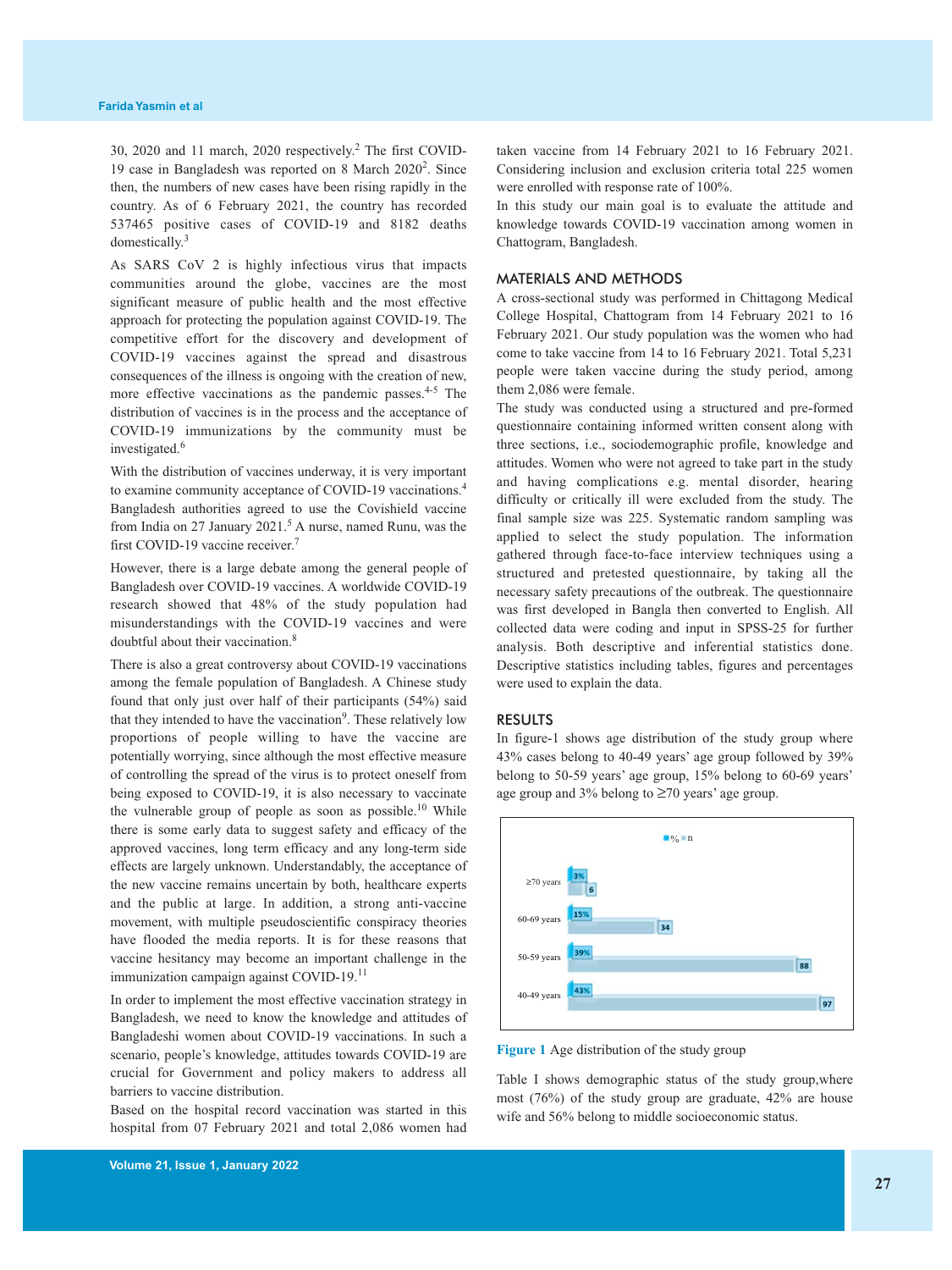#### **Attitude and Knowledge towards COVID-19 Vaccination**

**Table I** Demographic status of the study group

| <b>Attributes</b> | <b>Variables</b> | Frequency (n) | Percent $(\sqrt[6]{6})$ |
|-------------------|------------------|---------------|-------------------------|
|                   | Graduate         | 171           | 76%                     |
| Education         | <b>HSC</b>       | 32            | 14%                     |
|                   | <b>SSC</b>       | 16            | 7%                      |
|                   | Primary          | 6             | $3\%$                   |
|                   | Service          | 86            | 38%                     |
| Occupation        | <b>Business</b>  | 45            | 20%                     |
|                   | Housewife        | 94            | 42%                     |
|                   | Upper            | 99            | 44%                     |
|                   | Middle           | 126           | 56%                     |
|                   | Lower            | 0             | 0%                      |

In Figure 2 shows residential area of the study group where majority cases were from urban, 91%. The following figure is given below in detail:





In Table II shows Knowledge of study participants about vaccination where 94% study group think vaccine can give complete protection from COVID-19 followed by 97% cases have knowledge about vaccine which can reduce severity of COVID-19, 6% didn't sure about death cases regarding vaccination, 51% shows positive results regarding elder people are at high risk from vaccination than younger,79% study group think people with comorbid diseases are at high risk from vaccination.

| Table II Knowledge of study participants about vaccination |  |
|------------------------------------------------------------|--|
|------------------------------------------------------------|--|

| <b>Attributes</b>                                              | <b>Variables</b>                                        |                 | <b>Frequency (n) Percentage (%)</b> |
|----------------------------------------------------------------|---------------------------------------------------------|-----------------|-------------------------------------|
| Primary source of<br>information about<br>COVID-19 vaccination | Media (Mass media<br>and social media)<br>Health worker | 212             | 94%                                 |
|                                                                | and others                                              | 13              | 6%                                  |
| Vaccine can give<br>complete protection<br>from COVID-19       | Yes<br>N <sub>0</sub><br>Not sure                       | 155<br>20<br>50 | 69%<br>$9\%$<br>22%                 |
| Vaccination can                                                | Yes                                                     | 218             | 97%                                 |
| reduce severity of                                             | N <sub>0</sub>                                          | $\theta$        | $0\%$                               |
| COVID-19                                                       | Not sure                                                |                 | 3%                                  |

| <b>Attributes</b>         | <b>Variables</b> |          | Frequency (n) Percentage $(\%)$ |
|---------------------------|------------------|----------|---------------------------------|
| Vaccination can reduce    | Yes              | 191      | 85%                             |
| death rate from COVID-19  | N <sub>0</sub>   | 5        | $2\%$                           |
|                           | Not sure         | 29       | 13%                             |
| Mild Complication like    | Yes              | 200      | 89%                             |
| malaise, fever common     | No               | $\theta$ | $0\%$                           |
| after vaccination         | Not sure         | 25       | 11%                             |
| Even death may occur      | Yes              | $\theta$ | $0\%$                           |
| from vaccination          | No               | 212      | 94%                             |
|                           | Not sure         | 13       | 6%                              |
| Elder people are at high  | Yes              | 115      | 51%                             |
| risk from vaccination     | No               | 45       | 20%                             |
| than younger              | Not sure         | 65       | 29%                             |
| People with comorbid      | Yes              | 178      | 79%                             |
| diseases are at high risk | No               | 9        | 4%                              |
| from vaccination          | Not sure         | 38       | 17%                             |

Table III shows attitude questions among study group where 95% cases weretaking their vaccine willingly and 2% women think vaccine may not effective against COVID-19, 12% thought rich people need vaccination more than poor.

**Table III** Attitude questions among study group

| <b>Attributes</b>                  |                |          | Variables Frequency (n) Percentage (%) |
|------------------------------------|----------------|----------|----------------------------------------|
| Willingly taking vaccine           | Yes            | 214      | 95%                                    |
|                                    | $\rm No$       | 11       | $5\%$                                  |
|                                    |                |          |                                        |
| Vaccines may not be                | Yes            | $\theta$ | $0\%$                                  |
| up to the mark yet                 | N <sub>0</sub> | 153      | 68%                                    |
|                                    | Not sure       | 72       | 32%                                    |
| Free Vaccination may be a          | Yes            | 11       | $5\%$                                  |
| kind of study on the people of     | $\rm No$       | 158      | 70%                                    |
| developing countries               | Not sure       | 56       | 25%                                    |
|                                    |                |          |                                        |
| Vaccine may not be effective       | Yes            | 4        | $2\%$                                  |
| against COVID-19                   | $\rm N_0$      | 198      | 88%                                    |
|                                    | Not sure       | 23       | 10%                                    |
| Just taking the vaccine as it is   | Yes            | 13       | 6%                                     |
| free of cost and others are taking | N0             | 212      | 94%                                    |
|                                    |                |          |                                        |
| Rich people need vaccine           | Yes            | 27       | 12%                                    |
| more than poor                     | $\rm No$       | 68       | 30%                                    |
|                                    | Not sure       | 130      | 58%                                    |
| Taking vaccine due to family       | Yes            | 29       | 13%                                    |
| members request                    | N <sub>0</sub> | 196      | 87%                                    |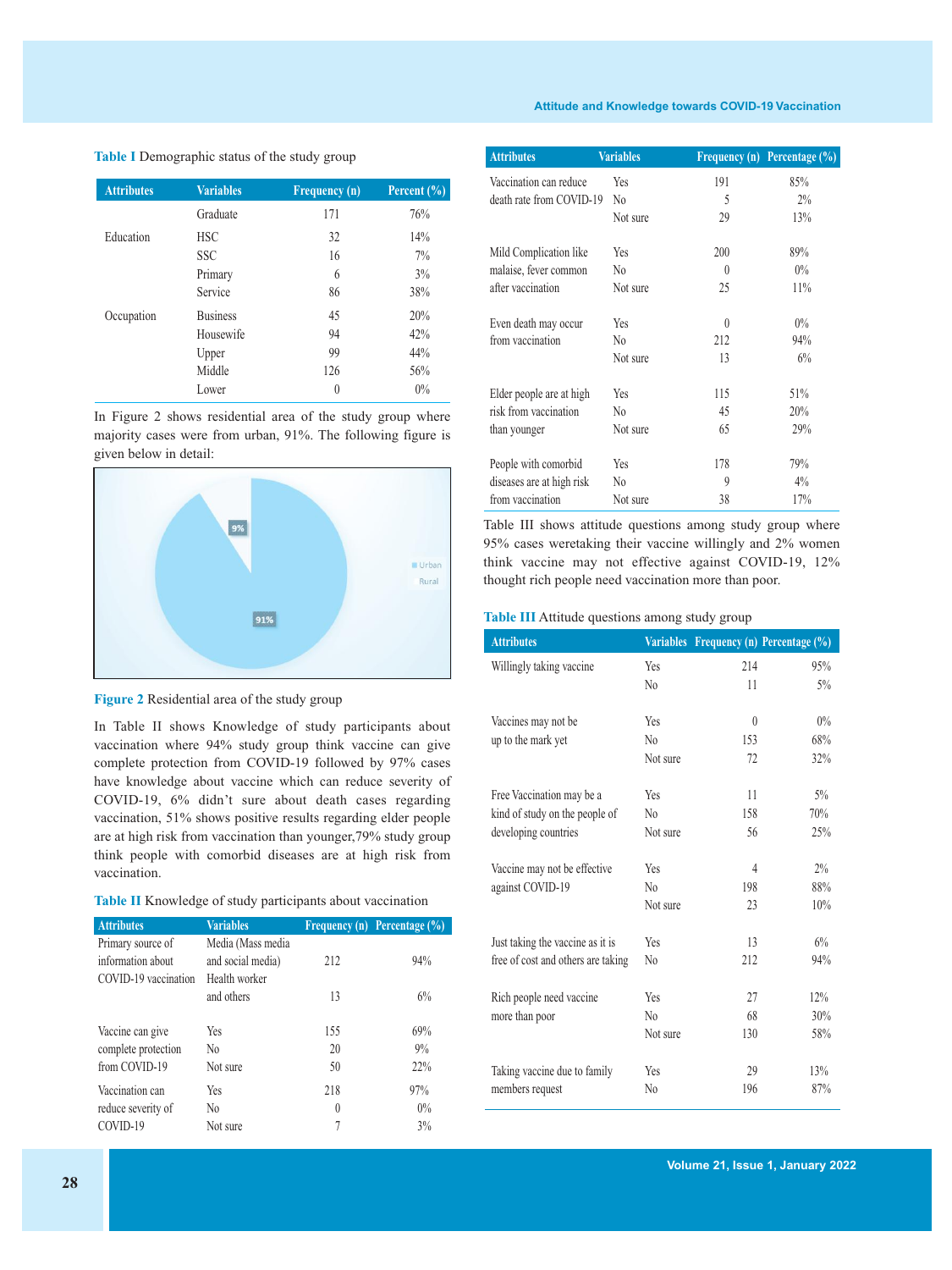#### **DISCUSSION**

According to one study, participants with a higher level of education were found to have more knowledge about COVID-19 vaccinations, which is also supported by previous research. Similar scenarios were found in other earlier studies in Bangladesh, illustrating that individuals with a higher educational background showed more knowledge regarding COVID-19. 8

It may be the case that more educated people are more knowledgeable and concerned about their health and wellbeing, through access to more information sources, and become more engaged in life events that could impact them, such as COVID-19 vaccinations. <sup>11</sup> Where as in our study we found similar type of results.

People who have received any vaccine earlier were found to have more knowledge regarding COVID-19 vaccinations in one study. A recent study in China evaluating COVID-19 vaccine acceptance found that people who were previously vaccinated against influenza were more likely to accept the COVID-19 vaccine, which was also demonstrated in a study in Hong Kong. 12,13

This tendency among people may be due to previous positive experiences from vaccination. The level of knowledge about COVID-19 vaccinations were significantly higher among people living in the urban areas, compared to rural areas. This is supported by an earlier study in Bangladesh which demonstrated significant correlation between COVID-19 knowledge and urban location. <sup>4</sup> We also found positive attitude and knowledge among majority of urban people, 91%. However, our finding is inconsistent with a recent study which found more accurate knowledge about COVID-19 among people in rural areas in Bangladesh. 8

In the one study, over 80% of participants had more positive attitudes towards COVID-19 vaccine. <sup>7</sup> This association is in line with a previous study on attitudes towards dengue vaccination conducted in Indonesia and attitudes towards COVID-19 carried out in Bangladesh. 7

Where as in our study regarding knowledge about vaccinations, we found 94% study group think vaccine can give complete protection from COVID-19 followed by 97% cases have knowledge about vaccine which can reduce severity of COVID-19, 6% didn't sure about death cases regarding vaccination, 51% shows positive results regarding elder people are at high risk from vaccination than younger,79% study group think people with comorbid diseases are at high risk from vaccination. Also, regarding attitude about vaccination, 95% cases were taking their vaccine willingly followed by 2% women think vaccine may not effective against COVID-19, 12% thought rich people need vaccine more than poor.

In another study, in participants assumed that the recently discovered COVID-19 vaccine (The vaccine currently being used in Bangladesh) could have some side-effect, which is similar to a study in the US.<sup>14</sup> A study in China found that  $48\%$ of respondents postponed vaccination before confirmation of the safety of the vaccine, which shows their doubt regarding vaccine safety.<sup>15</sup> Worryingly, the exceptionally rapid pace of vaccine development, the skepticism of certain groups of science and health experts might elevate doubt about COVID-19 vaccine. 16

#### **CONCLUSION**

The COVID-19 pandemic is still experiencing worldwide disasters and lives, but a possible ray of hope for the future can be found with the COVID-19 vaccine.

#### RECOMMENDATIONS

The findings recommend immediate programs of health education and that the respective health authorities should provide more accurate information. In order to decrease vaccine relief enabled and promoted by disinformation in the media, policymakers should take efforts to provide appropriate understanding, favorable attitudes and views of COVID-19 immunization.

#### **DISCLOSURE**

All the authors declared no competing interest.